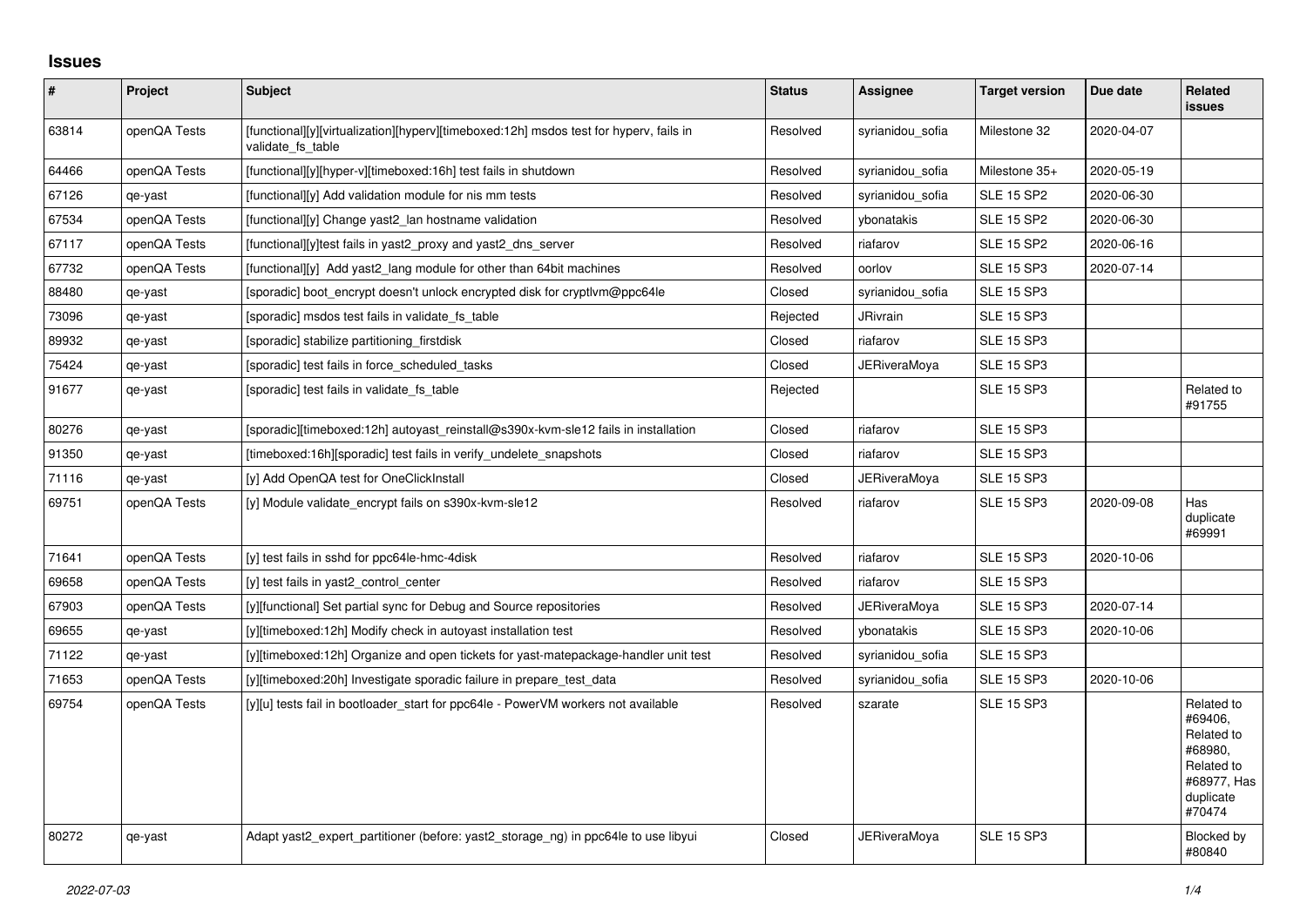| #     | <b>Project</b> | <b>Subject</b>                                                                                           | <b>Status</b> | Assignee            | <b>Target version</b> | Due date   | Related<br><b>issues</b>                      |
|-------|----------------|----------------------------------------------------------------------------------------------------------|---------------|---------------------|-----------------------|------------|-----------------------------------------------|
| 73474 | qe-yast        | Add more modules to yast2_firstboot                                                                      | Closed        | <b>JRivrain</b>     | <b>SLE 15 SP3</b>     |            |                                               |
| 80212 | qe-yast        | Adjust cryptivm scenario for the UI changes in the Expert Partitioner                                    | Rejected      | riafarov            | <b>SLE 15 SP3</b>     |            |                                               |
| 80216 | qe-yast        | Adjust home encrypted scenario for the UI changes in the Expert Partitioner                              | Resolved      | syrianidou_sofia    | <b>SLE 15 SP3</b>     |            |                                               |
| 80204 | qe-yast        | Adjust lvm+resize_root scenario for the UI changes in the Expert Partitioner                             | Closed        | riafarov            | <b>SLE 15 SP3</b>     |            |                                               |
| 80206 | qe-yast        | Adjust msdos scenario for the UI changes in the Expert Partitioner                                       | Closed        | <b>JRivrain</b>     | <b>SLE 15 SP3</b>     |            |                                               |
| 87646 | qe-yast        | Create autoyast test using btrfs quota limit                                                             | Closed        | oorlov              | <b>SLE 15 SP3</b>     |            |                                               |
| 93641 | qe-yast        | Create schedules for opensuse test suites                                                                | Closed        | <b>JRivrain</b>     | <b>SLE 15 SP3</b>     |            | Related to<br>#94069,<br>Related to<br>#92479 |
| 93411 | qe-yast        | Create test cases for Language, Keyboard and Product Selection                                           | Closed        | syrianidou sofia    | <b>SLE 15 SP3</b>     |            |                                               |
| 73471 | qe-yast        | Enable yast2 firstboot in textmode                                                                       | Closed        | <b>JRivrain</b>     | <b>SLE 15 SP3</b>     |            |                                               |
| 93029 | qe-yast        | Implement test module for Product selection using LibyuiClient in YaST Job Group                         | Closed        | <b>JERiveraMoya</b> | <b>SLE 15 SP3</b>     |            |                                               |
| 91830 | qe-yast        | Investigate if a change of DH version for TLS negotiation can fix 'remote controller' module             | Resolved      | oorlov              | <b>SLE 15 SP3</b>     |            |                                               |
| 73642 | qe-yast        | Modify allmodules+allpatterns+registration test suite                                                    | Closed        | riafarov            | <b>SLE 15 SP3</b>     |            | Related to<br>#73645                          |
| 73477 | qe-yast        | Modify firstboot configuration for yast2_firstboot_custom                                                | Closed        | JRivrain            | <b>SLE 15 SP3</b>     |            |                                               |
| 73363 | qe-yast        | sporadic failure for btrfs_libstorage-ng@64bit-ipmi                                                      | Closed        | riafarov            | <b>SLE 15 SP3</b>     |            |                                               |
| 80220 | qe-yast        | test choses wrong product for installation                                                               | Rejected      | riafarov            | <b>SLE 15 SP3</b>     |            |                                               |
| 81248 | qe-yast        | test fails in snapshots small root on aarch64                                                            | Rejected      | riafarov            | <b>SLE 15 SP3</b>     |            |                                               |
| 91136 | qe-yast        | Textmode test suite fails for s390x-kvm                                                                  | Rejected      | riafarov            | <b>SLE 15 SP3</b>     |            |                                               |
| 76879 | qe-yast        | Unit test for yast2-metapackage-handler OneClickInstall.rb (part I)                                      | Resolved      | syrianidou_sofia    | <b>SLE 15 SP3</b>     |            |                                               |
| 76885 | qe-yast        | Unit test for yast2-metapackage-handler OneClickInstallWorkerFunction.rb (part I)                        | Resolved      | oorlov              | <b>SLE 15 SP3</b>     |            |                                               |
| 76888 | qe-yast        | Unit test for yast2-metapackage-handler OneClickInstallWorkerFunction.rb (part II)                       | Closed        | syrianidou_sofia    | <b>SLE 15 SP3</b>     |            |                                               |
| 93032 | qe-yast        | Use accept license module with libyui-rest-api in all test suites in YaST, TW and Leap 15<br>Job Groups  | Closed        | syrianidou sofia    | <b>SLE 15 SP3</b>     |            |                                               |
| 91130 | qe-yast        | Use libyui for btrfs_libstorage-ng ipmi and zVM                                                          | Closed        | riafarov            | <b>SLE 15 SP3</b>     |            |                                               |
| 64325 | openQA Tests   | [functional][y] Add check in autoyast installation test with wrong autoyast profile path                 | Resolved      | syrianidou sofia    |                       | 2020-05-05 |                                               |
| 67672 | openQA Tests   | [functional][y] Extend coverage of yast2_gui test modules                                                | Rejected      |                     |                       |            |                                               |
| 63922 | openQA Tests   | [functional][y] Sporadic failure of mediacheck module in mediacheck@svirt-hyperv-uefi test<br>suite      | Rejected      |                     |                       |            |                                               |
| 64204 | openQA Tests   | [functional][y] test fails in yast2 lan restart                                                          | Resolved      | syrianidou sofia    |                       | 2020-03-10 |                                               |
| 68764 | openQA Tests   | [functional][y] yast2 gui@svirt-xen-hvm fails when retriggered, if parent create hdd gnome<br>has failed | Rejected      |                     |                       |            |                                               |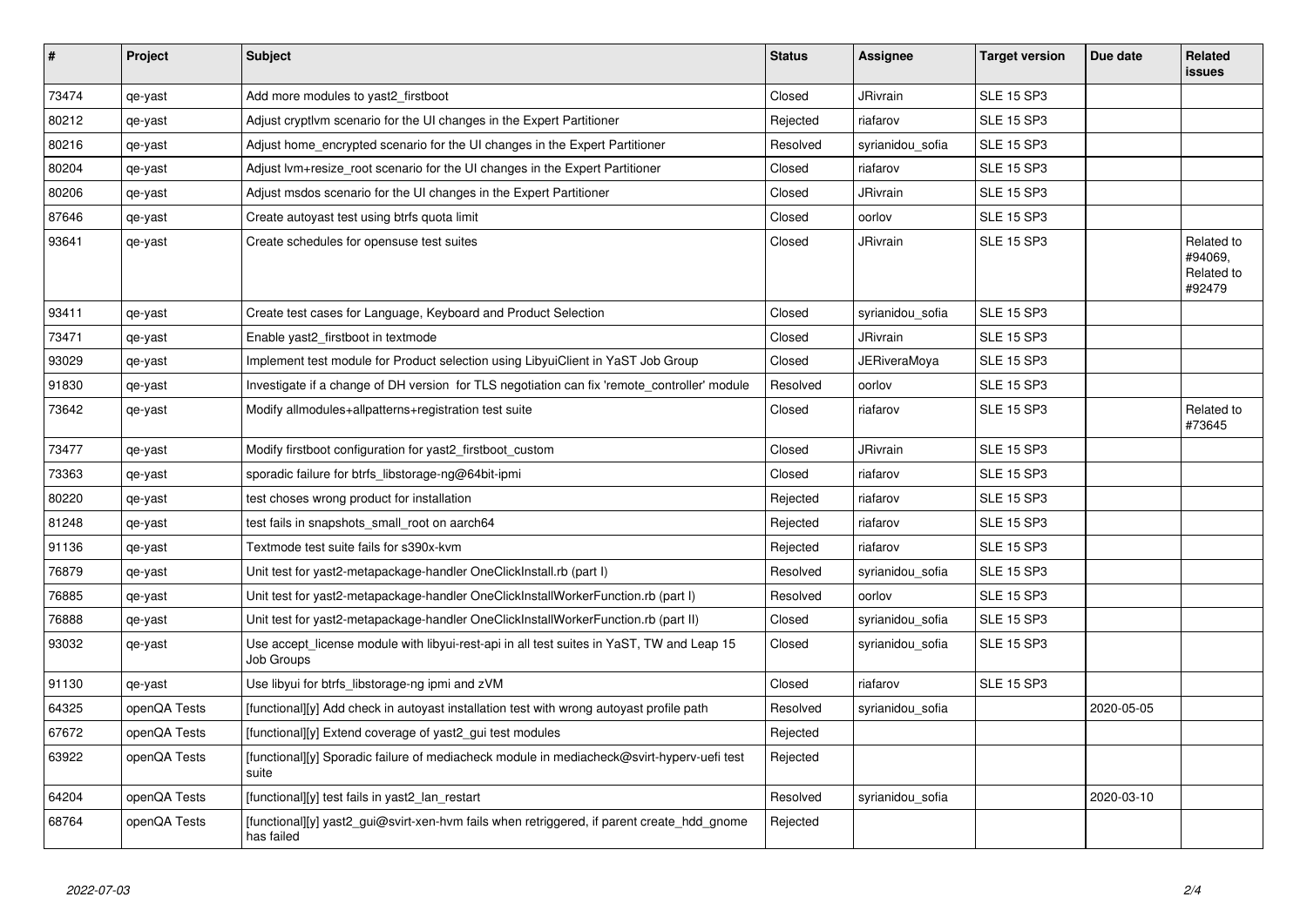| #      | Project                  | <b>Subject</b>                                                                             | <b>Status</b> | Assignee            | <b>Target version</b> | Due date   | Related<br>issues    |
|--------|--------------------------|--------------------------------------------------------------------------------------------|---------------|---------------------|-----------------------|------------|----------------------|
| 67120  | openQA Tests             | [functional][y]test fails in zypper_ref while trying to use root-virtio-console.           | Resolved      | dzedro              |                       | 2020-06-16 | Related to<br>#67174 |
| 80210  | openQA Tests             | [ppc64le] ppc64le-hmc tests fail in bootloader_start                                       | Rejected      | riafarov            |                       |            |                      |
| 90692  | openQA<br>Infrastructure | [sporadic] script_output getting wrong output on aarch64                                   | Rejected      |                     |                       |            |                      |
| 67537  | openQA Project           | [tools] Not possible to change hostname on Xen tests.                                      | Resolved      | okurz               |                       | 2020-06-20 |                      |
| 67822  | openQA Project           | [tools] When using refspec for svirt-xen-hvm, openQA-SUT-2 fails                           | Resolved      | okurz               |                       | 2020-06-23 |                      |
| 73093  | qe-yast                  | [y] test fails in installation                                                             | Rejected      |                     |                       |            |                      |
| 71638  | openQA Tests             | [y] test fails in validate_fs_table                                                        | Rejected      |                     |                       |            |                      |
| 92242  | qe-yast                  | Create the conditions for libyui tests on textmode running system                          | Rejected      |                     |                       |            |                      |
| 63460  | openQA Tests             | serial console stopped working on hyperv                                                   | Rejected      | okurz               |                       |            |                      |
| 90851  | qe-yast                  | SLE 15 SP3 Release Candidate 2 exploratory testing                                         | Resolved      | syrianidou_sofia    |                       |            |                      |
| 97328  | qe-yast                  | test fails in yast2_lan_restart_*                                                          | Rejected      |                     |                       |            |                      |
| 67078  | qe-yast                  | [functional][y] Implement workaround for shutdown failure on Hyper-V.                      | New           |                     | Current               |            |                      |
| 91425  | qe-yast                  | [sporadic] aarch64 tests incomplete "associated worker re-connected but abandoned the job" | New           |                     | Current               |            |                      |
| 97709  | qe-yast                  | [sporadic] accept_timezone_configuration fails to navigate next screen                     | Closed        | syrianidou_sofia    | Current               |            |                      |
| 99261  | qe-yast                  | [sporadic] s390x tests fail in first_boot and boot_to_desktop                              | Rejected      |                     | Current               |            |                      |
| 97331  | qe-yast                  | [timebox: 24h] Investigate failure in rebootmgr                                            | Closed        | <b>JERiveraMoya</b> | Current               |            | Related to<br>#98832 |
| 73306  | qe-yast                  | [y][timeboxed:20h] test fails in await_install                                             | Blocked       | <b>JERiveraMoya</b> | Current               |            |                      |
| 97766  | qe-yast                  | Adapt the order of activation for ZFCP with client for libyui-rest-api                     | Closed        | geor                | Current               |            | Related to<br>#98811 |
| 95551  | qe-yast                  | autologin_yast test fails in first_boot                                                    | Closed        | syrianidou_sofia    | Current               |            |                      |
| 97325  | qe-yast                  | Collect logs in autoyast_reinstall when failing detecting disk after installation          | Closed        | geor                | Current               |            |                      |
| 102074 | qe-yast                  | Create test scenario for displaying a custom proposal set during ay installation           | New           |                     | Current               |            |                      |
| 92245  | qe-yast                  | Create textmode qcow with libyui pre-installed                                             | New           |                     | Current               |            |                      |
| 97229  | qe-yast                  | Create workaround for s390x polkit unexpected popup                                        | Rejected      |                     | Current               |            |                      |
| 95392  | qe-yast                  | Expand functionality of prepare_profile module                                             | Closed        | JERiveraMoya        | Current               |            |                      |
| 102638 | qe-yast                  | Investigate black screen between lockscreen                                                | Closed        | dzedro              | Current               |            |                      |
| 99063  | qe-yast                  | Investigate which functions from older OOP installation framework are used in libyui       | New           |                     | Current               |            |                      |
| 97760  | qe-yast                  | Rewrite workaround for scrolling for bsc#1189550                                           | Closed        | <b>JERiveraMoya</b> | Current               |            |                      |
| 98556  | qe-yast                  | test fails in consoletest finish for minimalx Desktop                                      | New           |                     | Current               |            |                      |
| 99351  | qe-yast                  | test fails in firstboot_finish_setup                                                       | Rejected      |                     | Current               |            |                      |
| 97316  | qe-yast                  | test fails in releasenotes_origin                                                          | Closed        | rainerkoenig        | Current               | 2021-09-23 |                      |